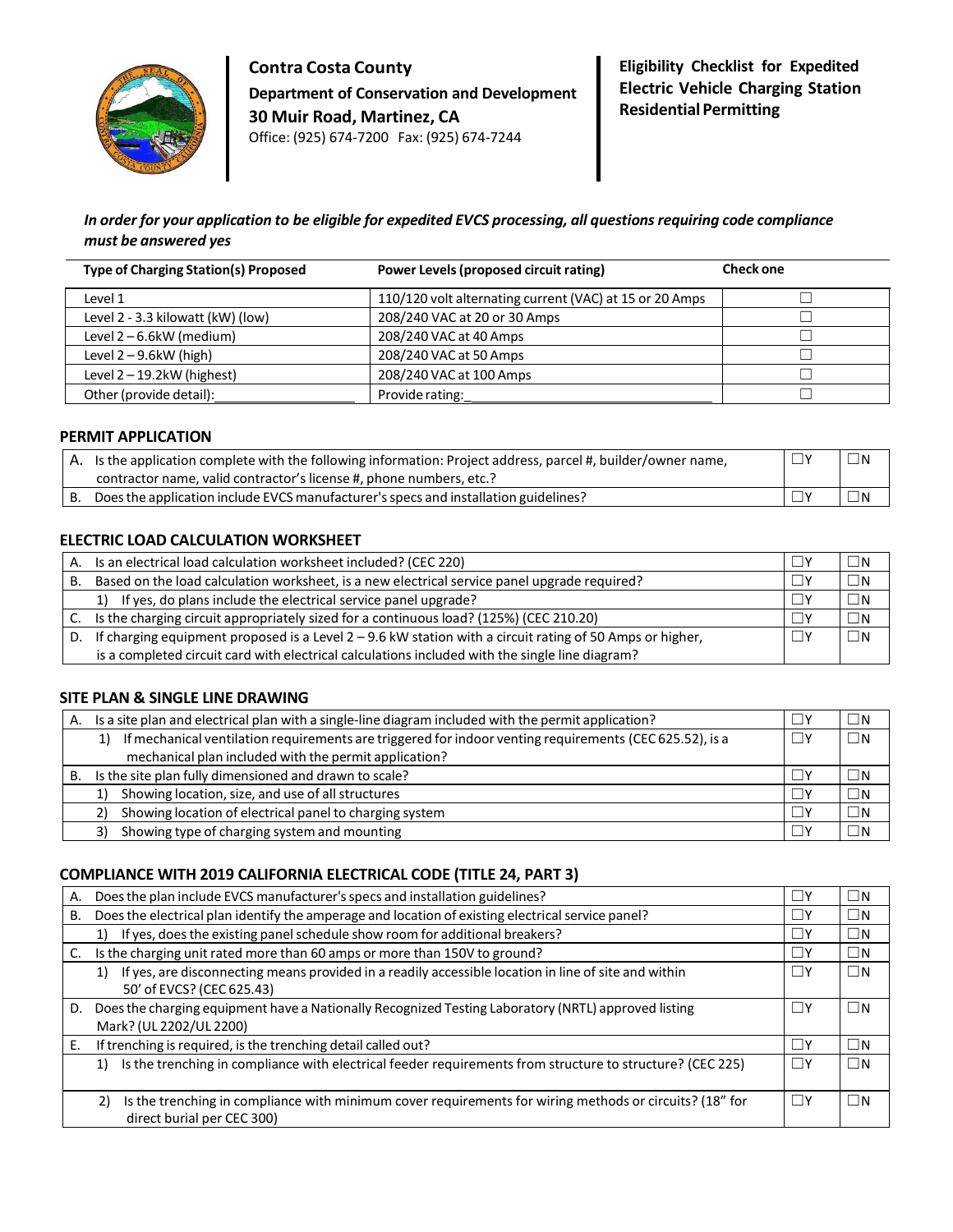

**Contra Costa County Department of Conservation and Development 30 Muir Road, Martinez, CA** Office: (925) 674-7200 Fax: (925) 674-7244

# *In order for your application to be eligible for expedited EVCS processing, all questionsrequiring code compliance must be answered yes*

| <b>Type of Charging Station(s) Proposed</b> | Power Levels (proposed circuit rating)                  | <b>Check one</b> |
|---------------------------------------------|---------------------------------------------------------|------------------|
| Level 1                                     | 110/120 volt alternating current (VAC) at 15 or 20 Amps |                  |
| Level 2 - 3.3 kilowatt (kW) (low)           | 208/240 VAC at 20 or 30 Amps                            |                  |
| Level 2-6.6kW (medium)                      | 208/240 VAC at 40 Amps                                  |                  |
| Level $2 - 9.6$ kW (high)                   | 208/240 VAC at 50 Amps                                  |                  |
| Level 2-19.2kW (highest)                    | 208/240 VAC at 100 Amps                                 |                  |
| Other (provide detail):                     | Provide rating:                                         |                  |

#### **PERMIT APPLICATION**

| A. Is the application complete with the following information: Project address, parcel #, builder/owner name, | $\sqcup$ N |
|---------------------------------------------------------------------------------------------------------------|------------|
| contractor name, valid contractor's license #, phone numbers, etc.?                                           |            |
| Does the application include EVCS manufacturer's specs and installation guidelines?                           |            |

## **ELECTRIC LOAD CALCULATION WORKSHEET**

| А. | Is an electrical load calculation worksheet included? (CEC 220)                                            | П٧ | ΙN   |
|----|------------------------------------------------------------------------------------------------------------|----|------|
| В. | Based on the load calculation worksheet, is a new electrical service panel upgrade required?               |    | 1N   |
|    | 1) If yes, do plans include the electrical service panel upgrade?                                          |    | - IN |
| C. | Is the charging circuit appropriately sized for a continuous load? (125%) (CEC 210.20)                     |    | 1N   |
| D. | If charging equipment proposed is a Level $2 - 9.6$ kW station with a circuit rating of 50 Amps or higher, |    | -IN  |
|    | is a completed circuit card with electrical calculations included with the single line diagram?            |    |      |

#### **SITE PLAN & SINGLE LINE DRAWING**

| А. | Is a site plan and electrical plan with a single-line diagram included with the permit application?           |          | _IN      |
|----|---------------------------------------------------------------------------------------------------------------|----------|----------|
|    | If mechanical ventilation requirements are triggered for indoor venting requirements (CEC 625.52), is a<br>1) |          | $\Box$ N |
|    | mechanical plan included with the permit application?                                                         |          |          |
| В. | Is the site plan fully dimensioned and drawn to scale?                                                        |          | - IN     |
|    | Showing location, size, and use of all structures                                                             | $\Box$ y | $\Box$ n |
|    | Showing location of electrical panel to charging system<br>2                                                  | $\Box$ y | I IN     |
|    | Showing type of charging system and mounting<br>3)                                                            |          | I IN     |
|    | Showing accessible space(s) and route(s) per CBC sections 11B-228.3 and 11B-812?<br>4)                        |          |          |

## **COMPLIANCE WITH 2019 CALIFORNIA ELECTRICAL CODE (TITLE 24, PART 3)**

| А. | Does the plan include EVCS manufacturer's specs and installation guidelines?                                    |      | $\Box$ N |
|----|-----------------------------------------------------------------------------------------------------------------|------|----------|
| В. | Does the electrical plan identify the amperage and location of existing electrical service panel?               |      | $\Box$ N |
|    | If yes, does the existing panel schedule show room for additional breakers?<br>1)                               |      | $\Box$ N |
| C. | Is the charging unit rated more than 60 amps or more than 150V to ground?                                       |      | $\Box$ N |
|    | If yes, are disconnecting means provided in a readily accessible location in line of site and within<br>1)      |      | $\Box$ N |
|    | 50' of EVCS? (CEC 625.43)                                                                                       |      |          |
| D. | Does the charging equipment have a Nationally Recognized Testing Laboratory (NRTL) approved listing             |      | -IN      |
|    | Mark? (UL 2202/UL 2200)                                                                                         |      |          |
| Е. | If trenching is required, is the trenching detail called out?                                                   |      | - IN     |
|    | Is the trenching in compliance with electrical feeder requirements from structure to structure? (CEC 225)<br>1) | 1 IY | $\Box N$ |
|    | Is the trenching in compliance with minimum cover requirements for wiring methods or circuits? (18" for<br>2)   |      | $\Box N$ |
|    | direct burial per CEC 300)                                                                                      |      |          |